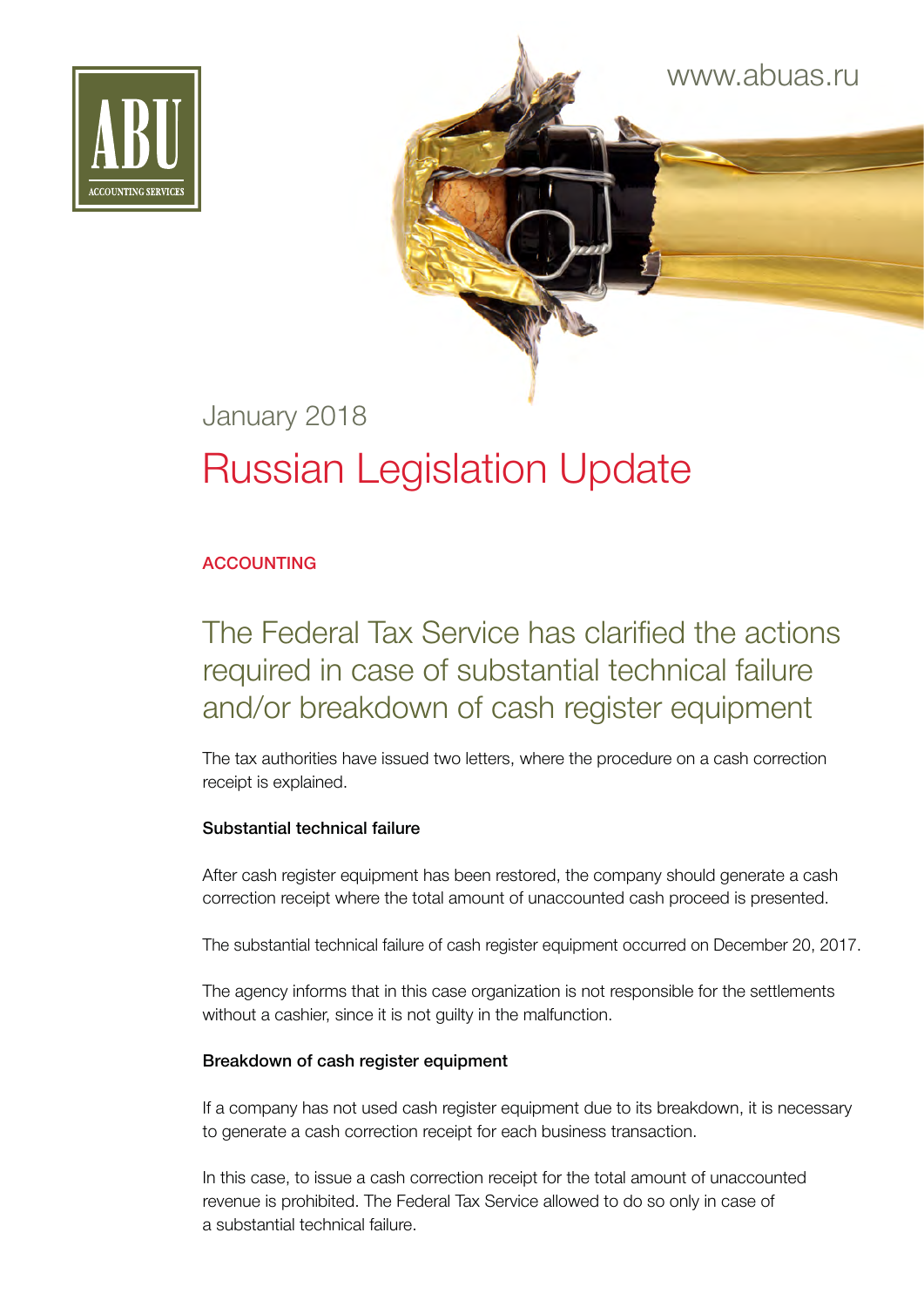However, to avoid a fine for working without the cash register equipment, the company needs to provide the tax authorities with the detailed information on the correction of settlements. The tax authorities did not specify the scope of this information, but provided only the details of the cash correction receipts. We also recommend to include in the reporting the reasons for not using cash register equipment and the date when it has happened.

The case of non-use of the cash register equipment should be reported before the tax authorities has learned it.

The Federal Tax Service also recommends to have an extra cashier so as to avoid the settlements without the cash register equipment.

Source: The RF Federal Tax Service letter No ED-4-20/25867 dated December 20, 2017@, The RF Federal Tax Service letter No ED-4-20/24899 dated December 07, 2017

### Verification of counterparties: additional information about companies should appear on the tax service website

The Federal Tax Service projected to introduce the verification of counterparties on July 25, 2017, but the authority postponed its launch on June 1, 2018

Open data will include the information on:

- Uncollected and indebted fines and penalties;
- Tax offenses and liability for them;
- Special tax regimes;
- Participation in consolidated tax-payers' groups;
- Average number of staff, paid taxes and fees, income and expenses of the company as per financial reporting.

Source: The RF Federal Tax Service resolution No ММВ-7-14/582 dated July 27, 2017@